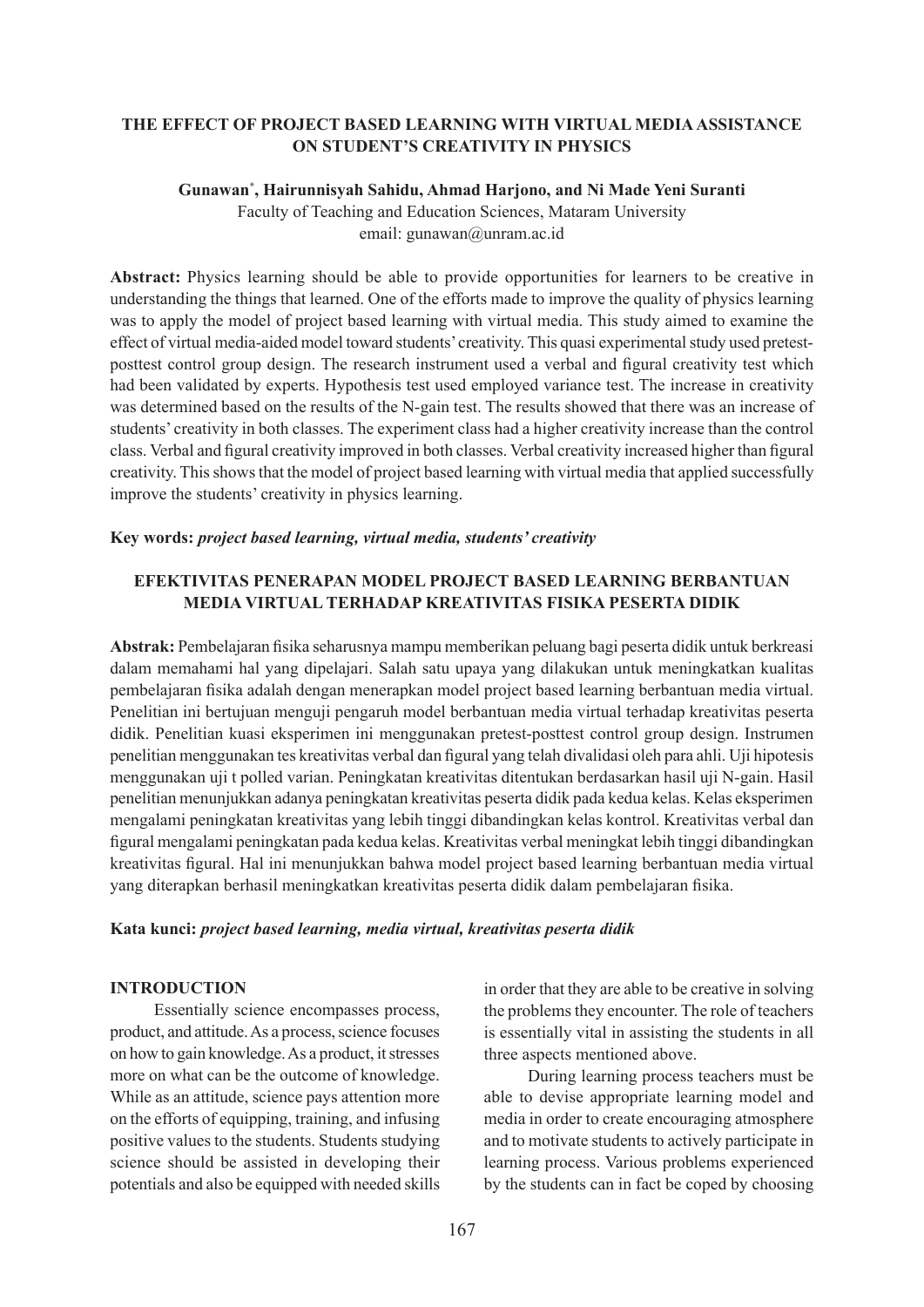appropriate learning model (Luthvitasari & Linuwih, 2012:93). Employing inappropriate learning model will result in seemingly less optimal outcome. Learning model and media in use should be able to help teachers in building good interaction with the students so that they are able to comprehend learning materials and be creative in solving a problem. One of the models which can be potentially applied is project based learning.

Project based learning is a learning model which is capable to teach the students about the process in solving various problems (Thomas, 2000:2). Project based learning is able to guide students in conducting a group research of a project so that they can gain new insights and solve a problem with their knowledge (Bell, 2010:39). The effectiveness of project based learning is also conveyed by Amanda, Subagia & Tika (2014:6) who state that the model is suitable to be employed in science learning since it is capable to increase students' self efficacy, that is firm conviction and self-confidence in performing a task.

The application of project based learning in classes is based on the steps developed by The George Lucas Educational Foundation in 2007, which includes (1) starting with the essential question, a thorough investigation on the topic which is going to be studied. Questions are asked to encourage students to give response to the topic derived from their initial knowledge; (2) designing a plan for the project, planning project activity to answer the proposed questions; (3) creating a schedule, the teachers guide the students to arrange a timetable for the project accomplishment; (4) monitoring the students and the progress of the project. Teachers monitor students' performance in accomplishing a project assignment and guide them to develop their projects; (5) assessing the outcome. Teachers make assessment during students' working on a project and evaluate the progress as well as give necessary feedback; (6) evaluating the experience. Students are required to express their learning experience about the ongoing project and their understanding about the proposed topic by presenting in front of the class. Teachers carry out some reflection over the students' learning experience and the accomplished project. At this stage the reflection is directed toward each student and group.

Project task can be considered a form of contextual learning based on open activity, which signifies the process of a collaborative task, and is done in learning process of certain period (Hung & Wong, 2000:36). Trianto (2014:51) states that project based learning might stimulate learner's motivation, process, and increase students' learning achievement by employing problems related to particular subjects in real setting. Project based learning has great potential to create an attractive and meaningful learning experience for the students, particularly when they have to deal with real jobs in industry. The selection of the project should consider its nature and type in order that students are able to execute the project well and thus increase their knowledge. In carrying out project based learning, teachers should design the learning atmosphere in a way so that students are able to experience real situation with real problems, including material comprehension on certain topic of the subject, and accomplish other meaningful tasks.

This research was carried out by combining the use of model and virtual media. Virtual media is digital media using computer technology for virtual experiment. It was equipped with instruments and materials similar to those used in real experiment. Virtual media designed for experiment usage is commonly known as virtual laboratory. It is intended to give users the experience of using, obtaining, and increasing scientific process skills (Mutlu & Sesen, 2016:1). Students who use virtual media such as virtual laboratory as learning media have higher capability in comprehending and presenting the material they study (Aldrich, 2009:3). Similar conclusion is also conveyed by Magyar & Žáková (2010:3) in their research stating that students' motivation to more actively participate in learning and developing various skills can be increased by the use of virtual laboratory.

Creativity refers to students' ability to discover and employ new ideas which can be unconventional, bizarre, or even strange, but are still rational in the scope of learning. Creativity as a quality inherited by a gifted individual is assumed as something given by nature, some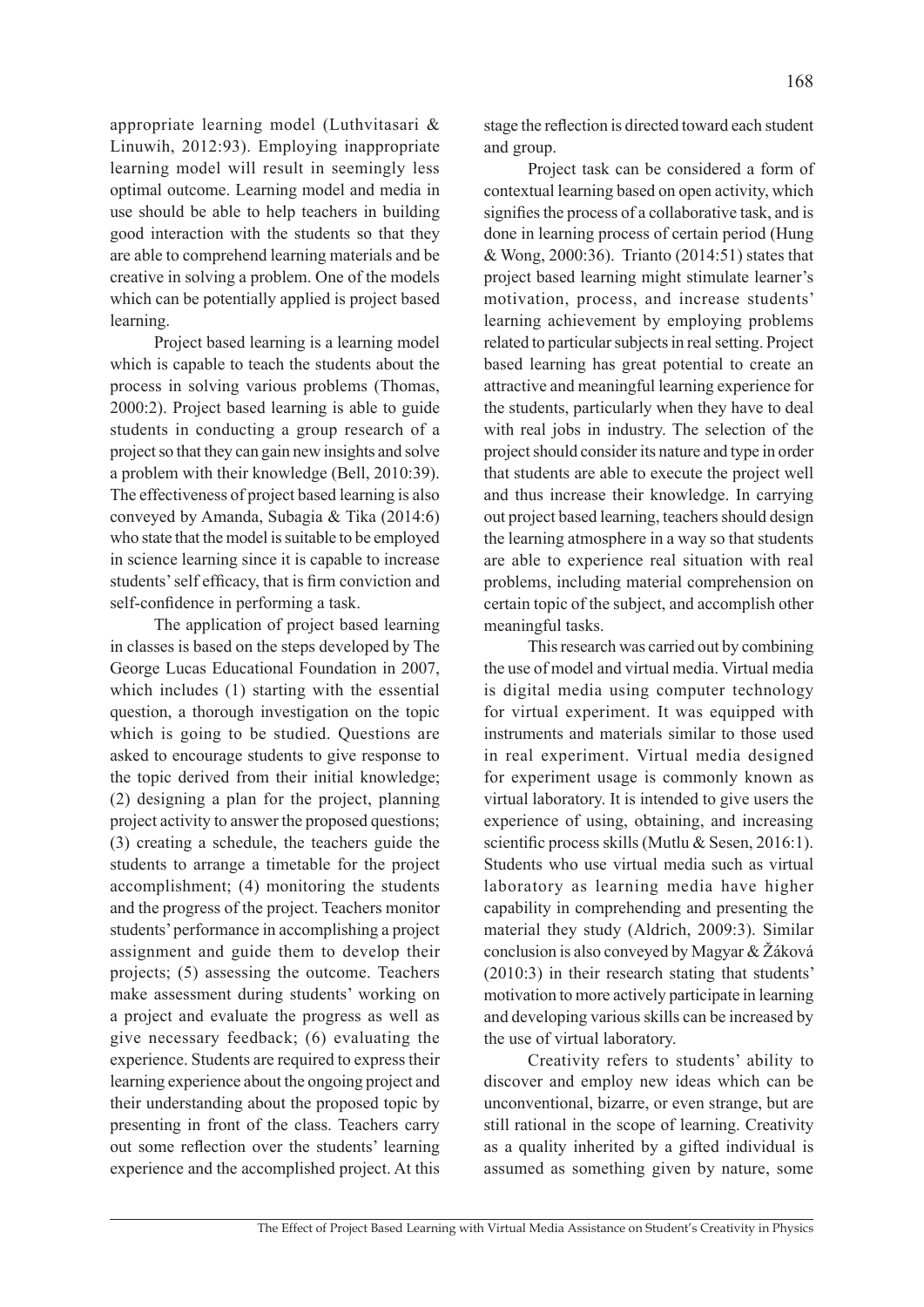people have it, while other do not, and is not a result of any form of education (Munandar, 2012:27). It has the power and potential to make an individual do better in most aspects, such as in career and in life as a whole. Creativity, in fact, is not genetic, but acquired through habit. In other word, it is a skill which can be trained. School task as an essential factor in creating good human resource should be able to generate students' creativity. Marisi (2007:170) states that one of the biggest problems in developing students' creativity in schools today is teachers'' inability to measure students' creativity during learning process. This happens because most teachers do not understand the type of creativity to be measured and the strategy used to measure it. Furthermore, the absence of concussive school environment and comprehensive system of assessment pose another obstacle for the development of students' creativity.

A result of creativity measurement of students majoring in science in one of senior high schools shows low score in all basic skill, processing skill, and investigative skill. This leads to the fact that teachers have not sufficiently developed students' creativity in science process skill (Subali, 2011:141). Teacher is the decisive factor in developing students' creativity. There is a demand for the teachers to employ appropriate model, strategy, and approach which can develop students' creativity in solving a problem. This is important because creativity is the ultimate goal of education around the world (Rawat, Qazi & Hamid, 2012:264).

Creativity reflects an individual's personality in the sense that positive creativity will certainly reflect positive personality potential. An individual's creativity can indeed be developed through learning process, and the result will reflect something new and valuable with the condition that he or she directly involve in the process (Wyse & Ferrari, 2015:33). In education, creativity includes how students undergo a process creatively and how they formulate and solve a problem, with cognitive thinking is involved in both processes. (Jausovec, 2011:54).

Contextually, creativity encompasses individual's key skill, and is a form of intentional effort, carried out in certain context, and it requires a new creative and useful product (Kampylis & Valtanen, 2010:198). In general, creativity is originated from scientific discoveries and comprises an integral part of problem solving. It includes fluency, flexibility, an ability to elaborate, and ability to evaluate (Rahayu, Susanto & Yulianti, 2011:108).

Creativity measurement cannot be separated from the basic concept stating that creativity is a process of detecting and observing the existence of a problem, proposing a hypothesis, assessing and testing the hypothesis, changing and reassessing the hypothesis, and finally presenting the result (Marisi, 2007:171). Thus, creativity process always results in something new, original, and meaningful. The goal of a creativity test is generally to measure students' creativity in solving a problem, both verbally and by writing.

Munandar (2012: 31) explains that test to measure creativity can be done for both aptitude traits or cognitive feature of creativity and nonaptitude traits or affective affective feature of creativity. The test can also be in the form of verbal or figural. Verbal test is useful to detect students' ability in creating and expressing ideas through writing related to the given topic. Meanwhile, figural test is used to measure students' ability in expressing ideas through certain figures and forms related to a given topic. Based on background of the problem explained above, the article will discuss the effect of project based learning with virtual media assistance toward students' creativity in physics learning.

# **METHODS**

This quasi-experiment research was carried out to students of one of senior high schools in Mataram. The samples of the research were determined by cluster random sampling method and divided into two classes. The two classes of samples were then divided into experiment class and control class, with equal number of students, thirty students in each class. The research also employed pretest-posttest control group design.

There are two variables in this research; independent variable and dependent variable. The variable dependent is the model of project based learning with virtual media assistance.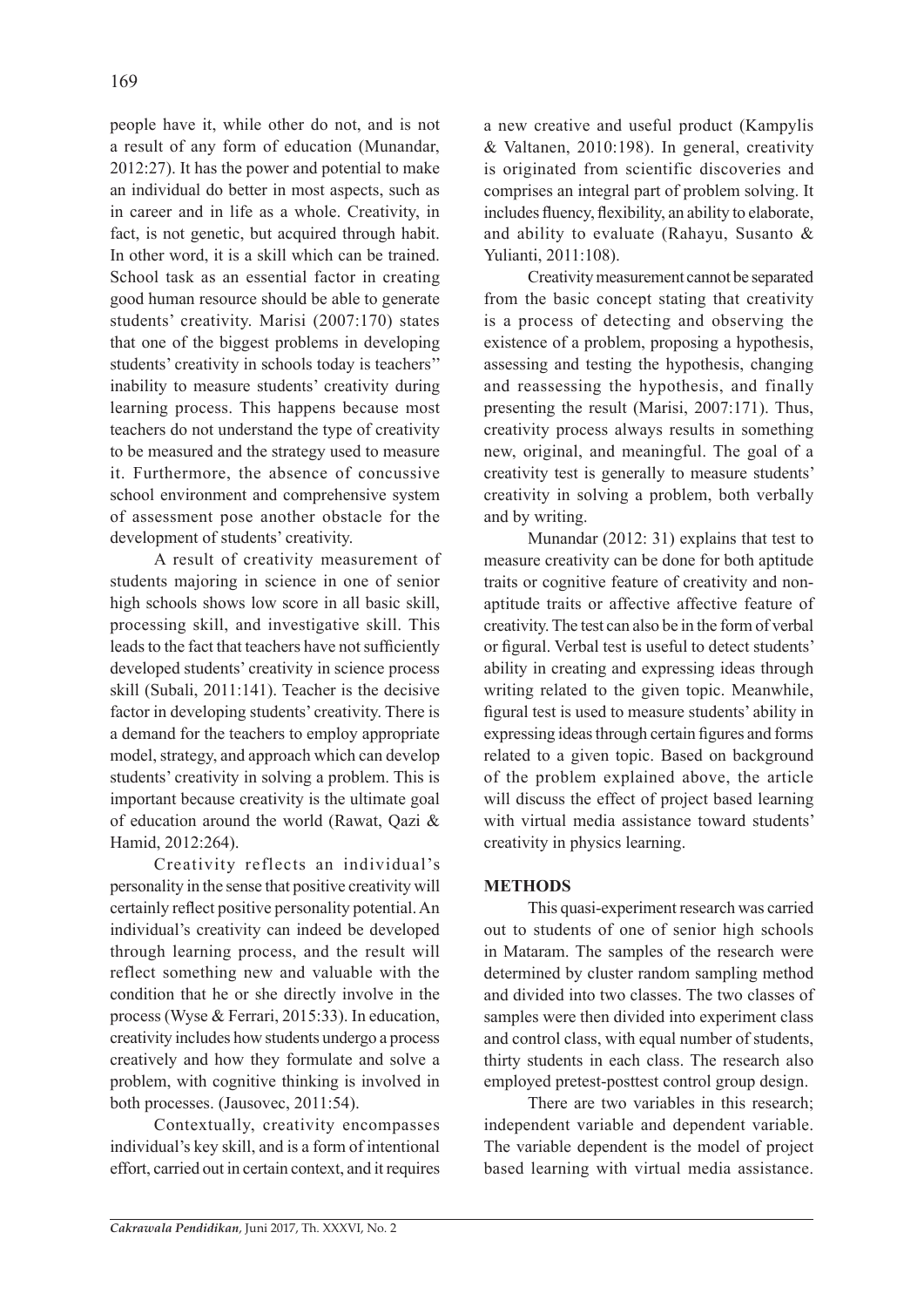The experiment class was given treatment using model with virtual media assistance, while the control class was given treatment conventional model using direct instruction. The dependent variable in this research was students' creativity, while the other control variable was kept in stable condition. Data on students' creativity were acquired through essay test which covered both verbal and figural test which had been validated by experts. Hypothesis test was done using t-test with polled variant. A test of data homogeneity and normality test was done before the hypothesis test was carried out.

In the execution of the research, students were introduced a project after being encountered with an essential question by taking a problem from real environment. After that, the virtual media was introduced to the students in planning the project execution. The next step was arranging a timetable for the entire project execution. This activity was done by teachers and students. The project was in the form of task sheet which should be accomplished by students by using virtual media. Teachers assessed students' work in the task sheet every meeting. In the end of learning activity, teachers gave assessment for students' task sheet/project in the form of portopholio. In the evaluation stage, teachers underwent a reflection on the accomplished project.

Learning activity in class using virtual media can be divided into four stages according to allocated time. Those four stages are introduction to the program (introduction), identification of design plan, obstacles, and data (brainstorming), designing and testing (design), and sharing and participating in discussion (share).

In introduction stage students were introduced to virtual media and given important guide on the function and use of the media. This stage also included the discussion about the planning and rules of project execution. In this stage students were instructed to identify and compare the data (brainstorming). The design stage was met on the supervising the progress of the project. Here, students began working on the project using virtual media which was then converted into simple product, testing the developed design and recording every datum acquired in work sheet. The last stage, the share stage, was met on the assessment of students' work. Students were asked to share their finished project and teachers gave assessment to the project both individually or in group.

Creativity test was given before and after the treatment. The increase in creativity in both classes was calculated, both in general aspects and in verbal and figural aspect. The increase in students' creativity was determined from the nominalized gained score (N-gain). This was done to avoid any mistake in interpreting students' acquirement of gain. To obtain N-gain score, the following formula was used (Cheng et al, 2004:1449).

$$
N - gain = \frac{S_{\text{post}} - S_{\text{pre}}}{S_{\text{max}} - S_{\text{pre}}} \times 100\%
$$

Explanation:

N-gain > 70% (high);  $30\% \le N$ -gain  $\le 70\%$ (average); and N-gain  $<$  30% (low).

#### **RESUL AND DISCUSION Result**

This research was aimed at testing the effect of project based learning model with virtual media assistance toward students' creativity in physics learning. Creativity measured in this researched included verbal and figural creativity. This research applied project based learning model with virtual media assistance for the experiment class and direct instruction model for the control class. Both classes were given a pre-test in order to identify the initial creativity before the treatment. A post-test was done after the treatment to find out the effect of the treatment on students' creativity. Figure 1 shows the average pre-test score, the average post-test score and N-gain for both classes.

The pre-test data shows that the initial creativity of both classes is relatively similar or at the same level, both gain low score. This similarity is also confirmed by the result of homogeneity test of both sample class that points to the fact that variant of both classes came from group with similar initial ability.

The post-test result shows that the treatment given to both classes has significant effect, which can be seen from the average score of the post-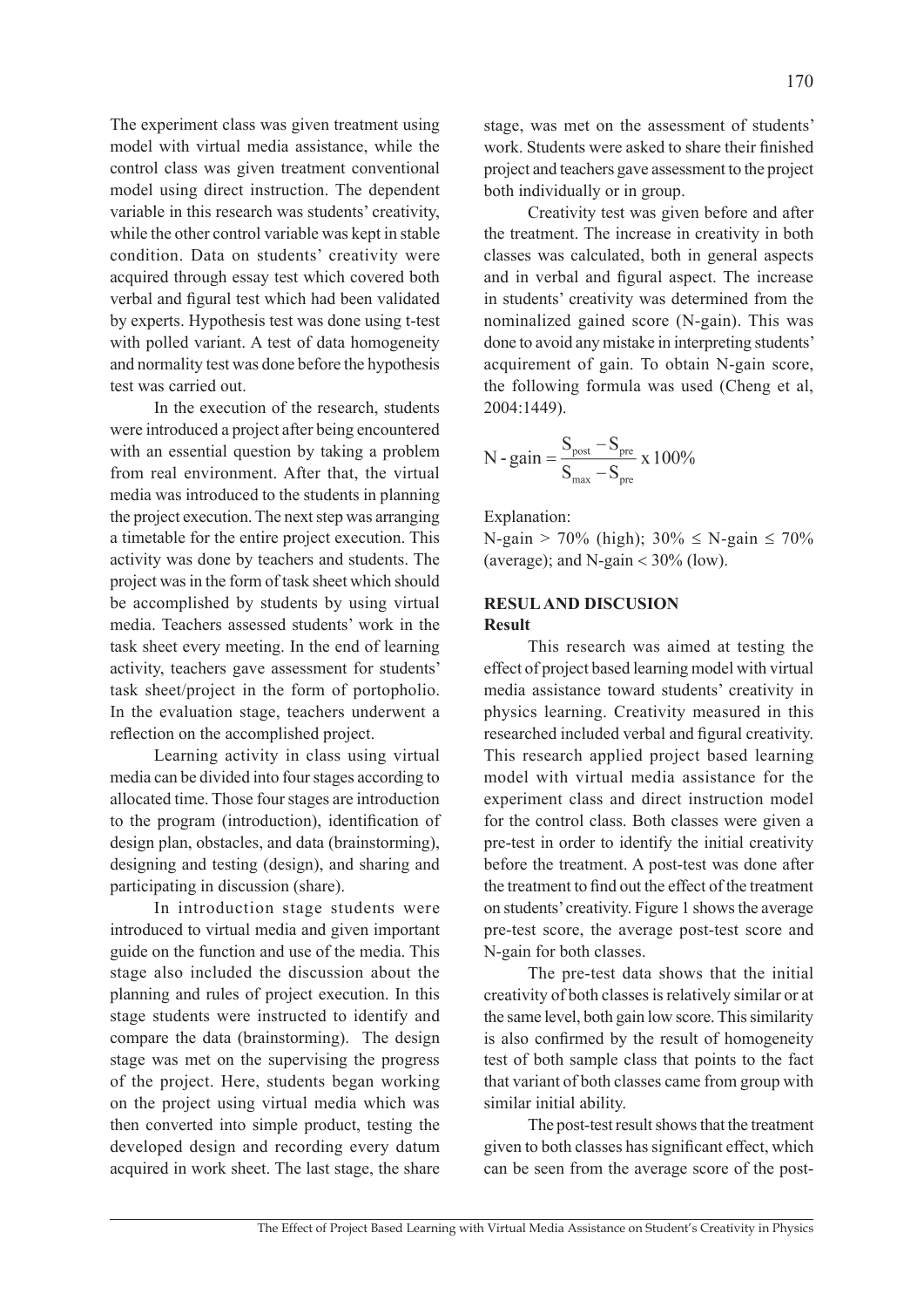

Experimental Class Control Class

**Figure 1. The Comparison of Creativity Test Result between Experiment Class and Control Class**



## **Figure 2. Comparison of the Increase in Verbal Creativity and Figural Creativity between Experiment Class and Control Class**

test which is higher than that in pre-test. The data also shows that the experiment class gain higher average score than the control class. The increase of creativity in both classes can be seen from the N-gain, with both classes are in the average category.

Based on normality test it can be derived that the data of creativity test from both classes are normally distributed. Next, hypothesis test was carried out using t-test with polled variant. The result shows that the value of  $t_{\text{count}} > t_{\text{table}}$  (3.21)  $> 2.00$ ), so that it can be concluded that there are effect of project based learning model with virtual media assistance on students' creativity in learning physics. Project based learning model combined with virtual media gives positive effect on students' creativity from the experiment class. The increase in these two aspects was then compared in both classes as shown by Figure 2,

In both classes, the increase in verbal creativity is higher than that in figural creativity. This shows that the students have higher ability in thinking divergently to combine ideas verbally concerning a problem which is reflected in their fluency, flexibility, and originality in thinking than in negotiating their ideas in the form of figures or shapes.

### **Discussion**

This section will explain several details related to the findings and analysis of the research. The result of the analysis will be discussed in general, from students' initial ability to the increase of creativity of both classes. This section will also give comprhensive review on aspects of creativity, verbal and figural, with reference of relevant studies.

Based on the acquired data, the initial ability of both classes are relatively at the same level and can be categorized as low. It is because students had not received explanation on material about optical devices so that they did not understand the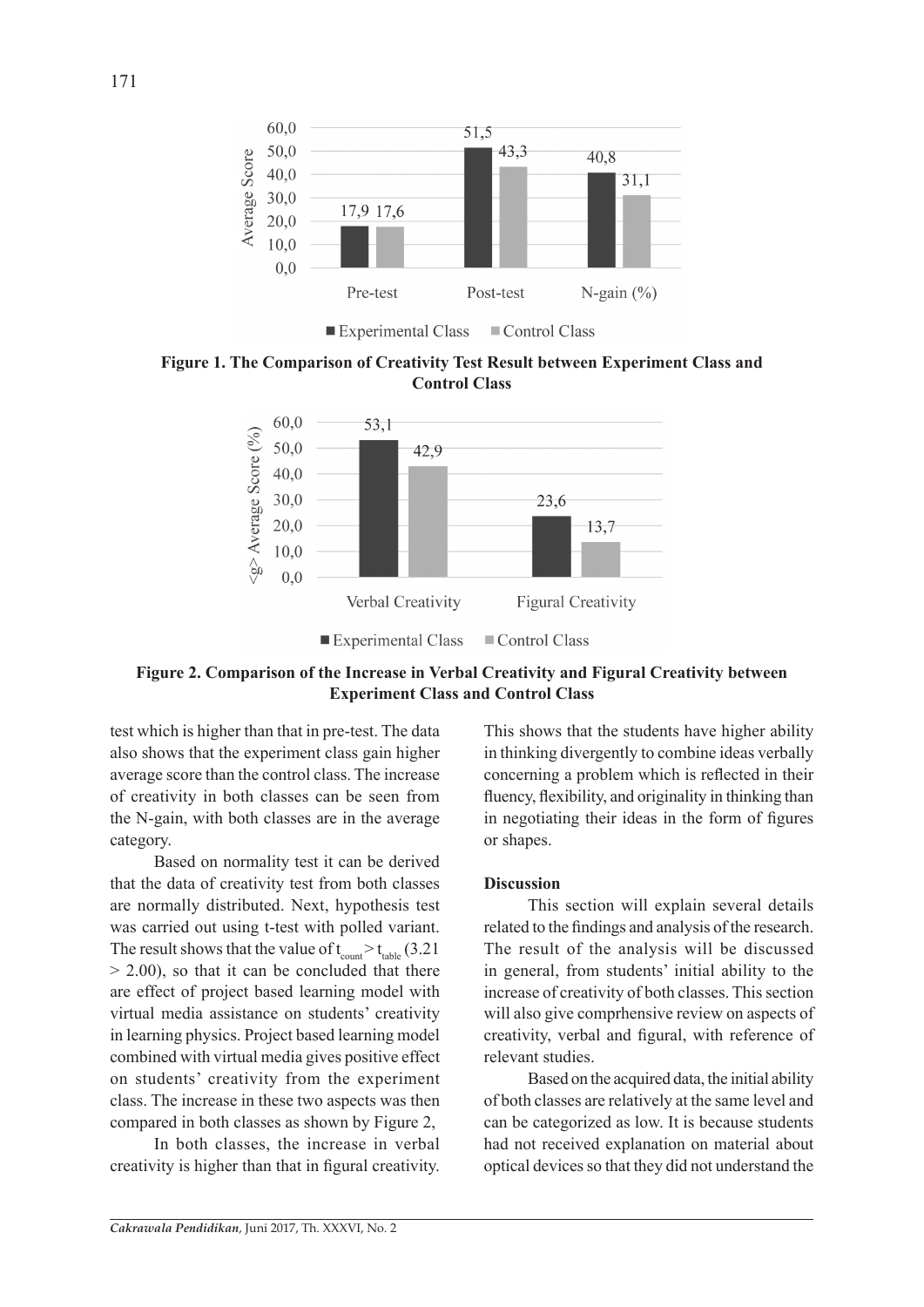concept when they did the test. They only relied on their initial knowledge that they got from the previous level of education where they were not given any material or test on creativity.

In general students were not familiar with instrument of creativity measurement whether verbal or figural. The situation can be understood since in general students tended to adapt their learning method to instrument model used by their teachers. Conventionally test used by teachers in physics only measured students' ability in mathematical calculation from equation given during the class. Students were rarely given chance and challenge to answer questions with varied answers. With this condition, it took time and process to train students to get used to the new model. This happened to both classes.

After being given treatment, students in both classes showed significant increase in creativity. This can be seen from the average score in the post-test in both classes. The average result of creativity test in the experiment class using project based learning was higher than the control class using direct instruction. This proves the occurrence of effect of the treatment on students' creative ability. In project based learning, students tended to be more active and enthusiastic in working on the given project. This positive attitude helped them to produce better product in their projects. This too signifies a higher degree of creative ability. The increase of students' creative ability was also shown by the result of creativity test. This is in accordance to what Doppelt states (2003:55) about the advantage of project based learning. Project based learning is a well-known method to apply cognitive competence and to create flexible learning environment, and is able to excel students with low learning achievement, increase students' learning motivation and self-imaging in all levels to achieve significant effective learning.

Project based learning with constructivist findings is really helpful for students in in gaining deeper comprehension about the material when they are actively constructing their understanding by accomplishing a project using their own ideas (Krajcik & Blumenfeld, 2006:317). In his research Blumenfeld et al (1991:392) concludes that learning based project might significantly increases students' motivation and cognitive ability to perform better in class. In fact, when students are more active in learning process, they certainly gain better learning achievement.

From the research, there was significant increase in students' creativity in both classes. The amount of increase in creativity can be seen from average score of N-gain. The experiment class has average score of 40.8%, which is higher than the average score of the control class with 31.1%. The increase of creativity in both classes is categorized as average. Higher increase of creativity in experiment class is an implication of the treatment in the form of virtual media assistance. The result is consistent with other research combining learning model with computer technology in various forms. For example, Land & Greene (2000:45) in their research combining the use of hypermedia system in project based learning, conclude that project based learning combined with information technology contributes greatly in encouraging scientific research that directs students to the awareness of the problems in real life.

Another research by Chan Lin (2008:55) on the use of technology in project based learning also shows that all students participating in the project are able to achieve the goals of their projects which can be seen from their achievement related to their skill development and ability to synthesize and elaborate knowledge, their positive attitude to participate in scientific exploration, and their willingness to use technology to conduct and report their research. Husein, Herayanti & Gunawan (2015:224) also came to the same conclusion about this learning model stating learning model with interactive multimedia assistance could help students in mastering physic concepts and increase students' critical thinking ability.

Students participating in project based learning with media assistance achieved higher score in the post-test compared to those in the control class. This is also in line with Barak & Dori's research (2005: 117) which concludes that students' involvement in project based learning with computer technology assistance has significant effect in test result and was able to increase students' mentality and their understanding about concepts they learn.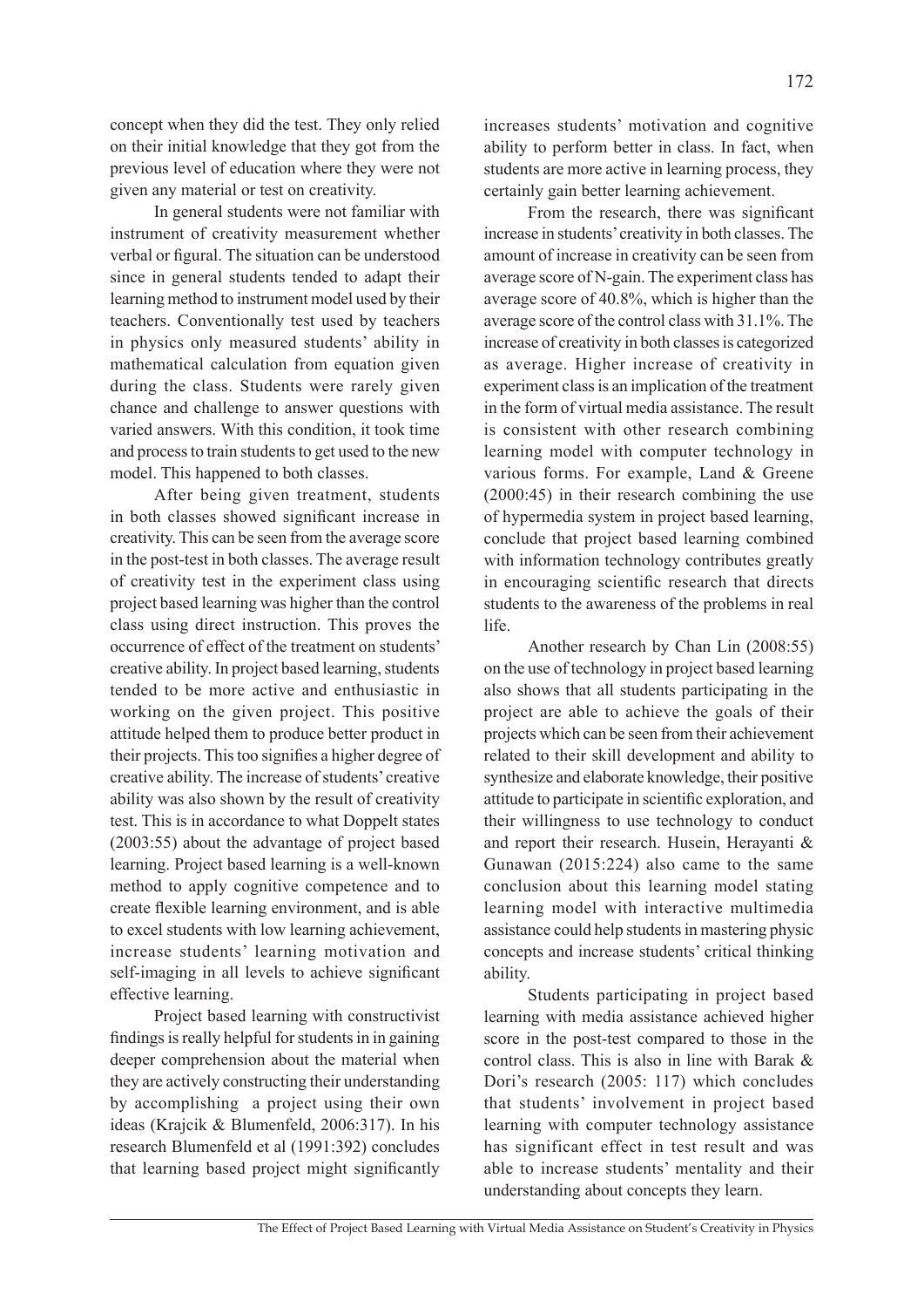Similar conclusion is also conveyed by Herayanti & Habibi (2015:66) stating that there is an increase in concept mastery and critical thinking ability of the students who learn physics, especially on concepts of static electricity. Romansky's research (2010:136) also confirms the conclusion stating that virtual laboratory is effective in a project accomplishment and provides students with complex knowledge. Harms (2000:1) states that virtual laboratory as a simulation in learning process might help us to solve complex problems, find new content, devise new assessment model for known information through discovery learning, transfer of conceptual and procedural knowledge, because it refers performance preparation and evaluation on laboratory experiment.

Virtual learning environment in this research gave positive effect to the students. They experienced exciting learning process because virtual media in some respects could be compared to physics games. This was very useful to reduce stress during learning physics. This condition encouraged students to ask questions and to be more creative in learning physics. This is in accordance with Byron, Khazanchi & Nazarian's research (2010:201) that discovered the impact of stress toward creative performance which is more complex than in previous environment. Although, there should be further research on what level and condition of stress that actually affects creativity.

Another conducted by Garaigordobil (2006:341) also points out verbal and figural creativity. Meanwhile, Jackson et al (2012:370) the players to predict all creative moves. Many experts believe that playing video games is related creativity without consideration to gender.

Çelik, Sari & Harwanto (2015:48) reveals that virtual environment with simulation program gives positive impact in increasing students' understanding. Furthermore, Evans, Yaron & Leinhardt (2008:208) also confirm the positive effect of the use of virtual laboratory media on students' post-test.

The combination of model and virtual media also helps students to increase their understanding about concept and also their creativity. This is supported by the findings of previous research. Nisrina, Gunawan & Harjono (2016:70) in their research found that students from the experiment class comprehend and evaluate learning better than do the control class because they conduct experiment using virtual media which helps them to identify required variables. (Kollöffel & Jong (2013:375) also conclude that learning model using virtual laboratory has the ability to increase students' learning achievement significantly, especially related to their understanding about concept and procedural ability in solving complex problems. Ismail, Permanasari & Setiawan (2016:245) also believe that STEM virtual laboratory could increase students' scientific literacy significantly based on the result of N-gain test.

Project based learning is an effective educational approach which focuses on creative thinking, problem solving, and students' peer interaction to create and make use new knowledge (Trianto, 2014:43). Project work with virtual media assistance generates students' enthusiasm to actively participate during learning process.

Learning process employing this model motivates students to gain best experience about a given task or a project. Students are given chance to freely and creatively design and choose the project. This is true for students who learn by using learning model with virtual media assistance. They were open to new ideas, input and information, including criticisms from their peers during presentation. Gunawan & Liliasari's research (2012:198) which points out that the disposition of students' critical thinking in learning physics with virtual laboratory is higher than that of students learning conventionally. With this learning model, disposition indicator of truth-seeking and open-mindedness can be increased. Truth-seeking refers to the habit of always seeking the best comprehension about certain situation based on related arguments and evidence. Open-mindedness indicator, on the other hand, is related to an open attitude toward new ideas and information derived through virtual experiment.

Current research not only tried to find out the increase of creativity in general, but also analyzed every aspect of creativity, both verbal and figural. Based on the data gained, it can be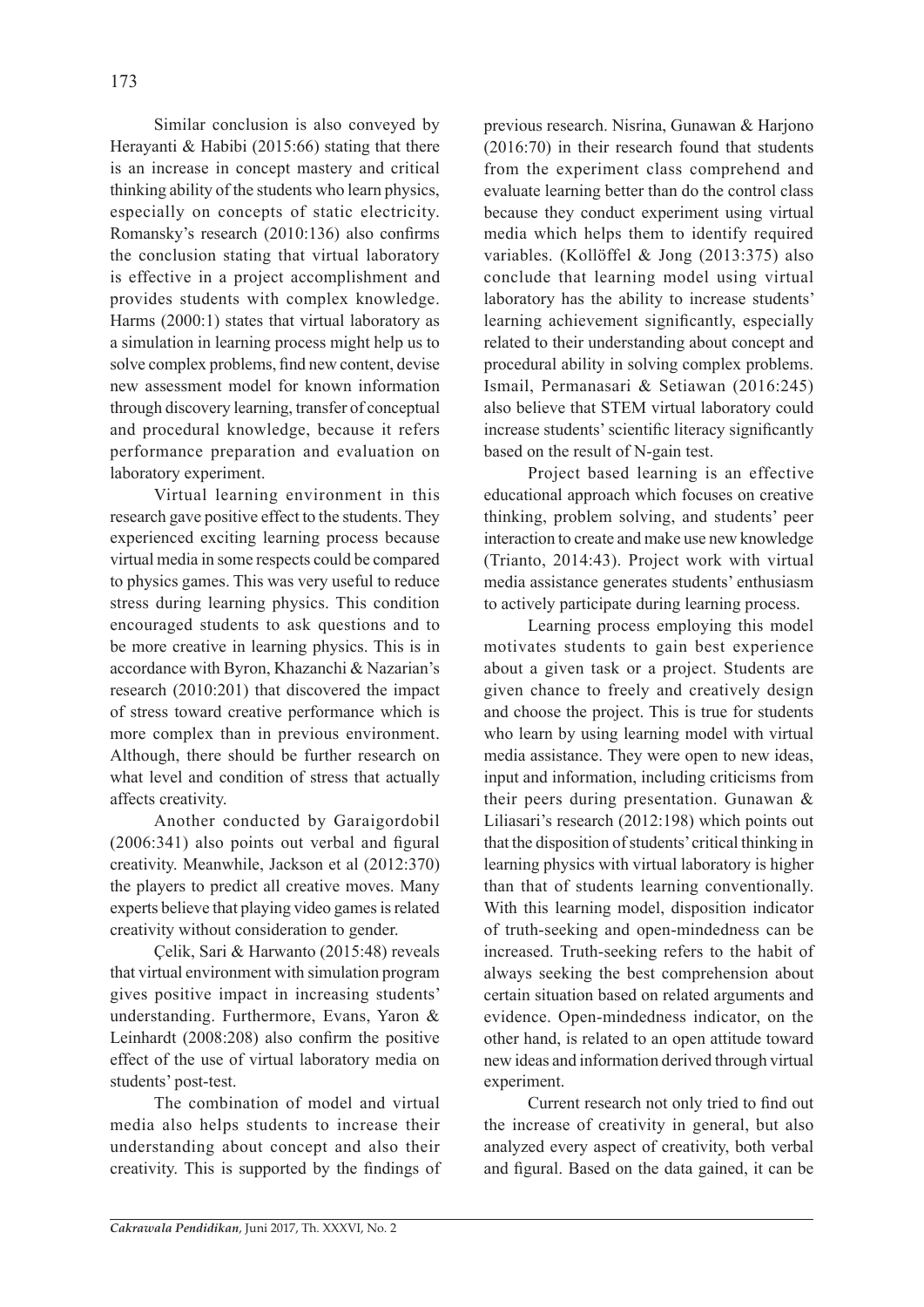concluded that there is an increase in verbal and figural creativity in various degree. In both classes, the increase of verbal creativity is higher than that of figural creativity. The increase of verbal creativity is at average level, while the

low in both classes. Many researches on science learning confirm the notion that the most effective learning happens when it is related to real life context because a deeper understanding occurs when a student actively constructs meaning based on his or her own experience and interaction (Krajcik, & Blumenfeld, 2006:319).

increase of figural creativity is still considered

In general, creativity is seen as a work or an action, or even a creative product whose focus is on creative environment or creative process (Toivanen, Halkilahti, & Ruismäki, 2013: 1176). This proves the significance of learning environment to generate creativity, whether verbal creativity or figural creativity. In his research Garaigordobil (2006:329) found out that there is significant positive effects of the treatment on the increase of both verbal and figural creativity, especially related to three indicators; fluency, flexibility, and originality. Fluency is closely related to the ability to generate ideas; flexibility refers to ability to shift from one approach to another or one way of thinking to another; while originality concerns about the capacity to derive more tangible and acceptable new ideas or new solution.

The increase of figural creativity in both classes is categorized as low. This occurred because students were not familiar with the type and evaluation of creativity test questions, especially when they were asked to express their idea in the form of drawing or completing pictures from shapes and lines given to them. This fact is supported by the result of interview from several students and teachers saying that there had not been such evaluation before, whether in physics learning or in other science subjects. This is in line with what O'Reilly, Dunbar & Bentall (2001:1073) found that there is a difference in creativity, whether verbal or figural, between students from two different study programs, from students in literature students and students in creative art. Students in creative arts have higher average figural ability than students in literature. This shows the difference in training, habit, and learning environment applied to develop students' creativity. Research conducted by Wu, Cheng, Ip & Chang (2005:321) shows that students who have higher score in problems related to real life perform lower in figural tasks, while in verbal tasks all students perform almost similarly. The result is interpreted based on the interaction between task structure and students' knowledge. Knowledge increases one's performance in creativity tasks in which knowledge is dominant.

Although the increase in both class is low, the data shows significant margin of 9.9%, between pre-test and post-test with experiment class has higher score than the control class. It is partly because the experiment class was given project task, while the control class was not. The activities included in the project task drawing design, drawing objects, and drawing perspective. Students were also asked to draw several displays occurring on monitor during virtual experiment and then produced explanation for the images. These activities helped to motivate students to be more active in accomplishing the project given to them.

Students were asked not only to work on project tasks, but also to practice their ability to communicate. They were assigned to write a report on the project and then presented it in front of the class. In this occasion they were also asked to express their feeling and experience during the accomplishment of the project. In this way, students' creativity to convey an idea verbally can be well-developed. This is one of the factors that led to the increase of students' verbal creativity.

Both verbal and figural creativity can be increased in every collectively planned task. This is because the two creativities are highly related. It confirms Palaniappan's research (1998:381) which points out that verbal and figural creativity index are highly related one to another. Wechsler (2006:15) also believes that that verbal creativity and figural creativity are significantly related. In his research he found that the correlation between verbal and figural creativity highly depends on model of treatment given to the students and on the type of instrument used to measure every type of creativity.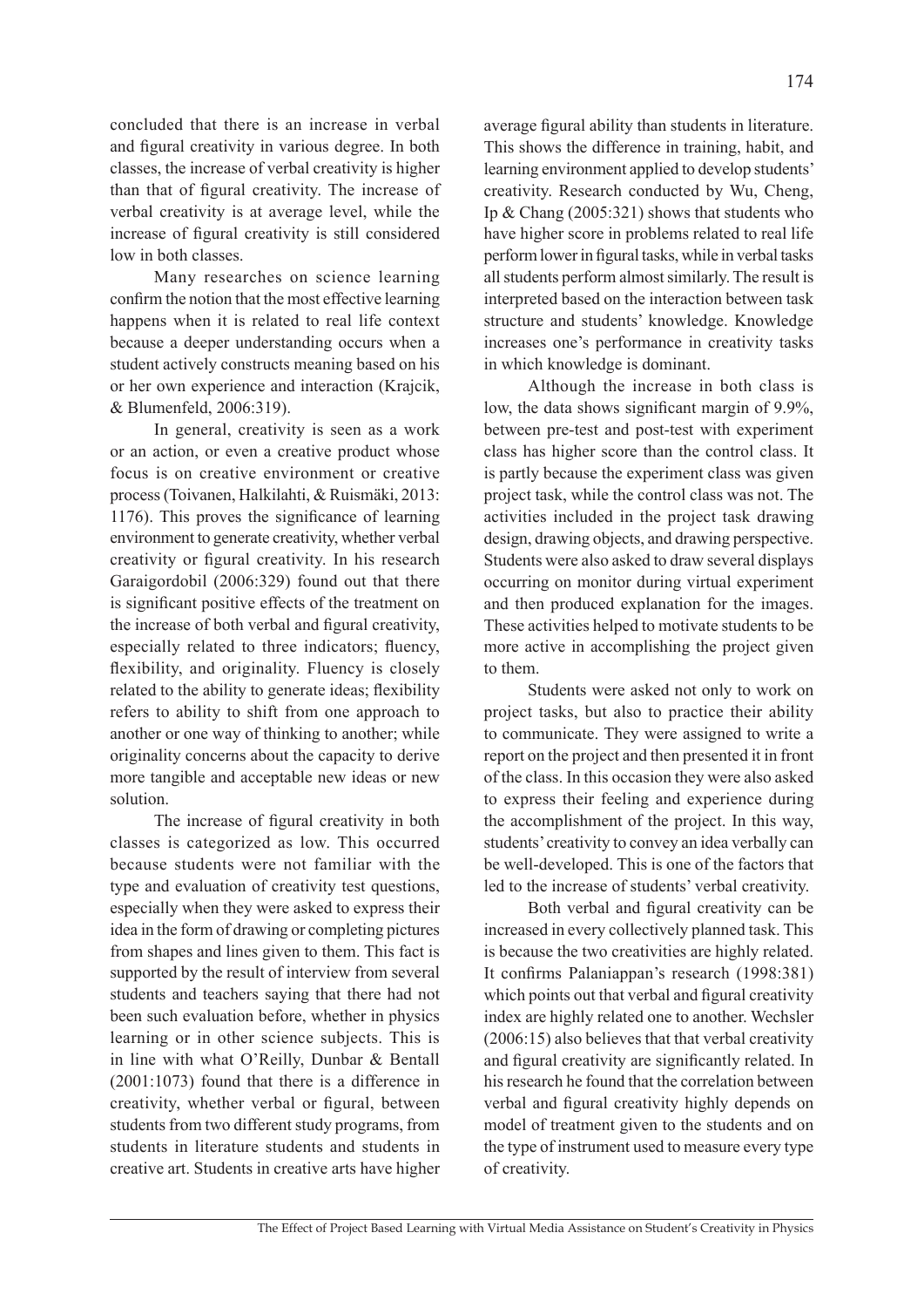In his research, Sternberg (2010:325) asserts that creativity is in general different from intelligence. Learning and teaching process that encourages and appreciates creativity may improve students' school performance so that they can make various decisions that will increase their creativity in learning process. The research of Sen & Hagtvet (1993:497) shows the significantly positive relation between creativity and personality dimension. In addition, Preckel, Holling & Wiese (2006:159) found positive correlation between intelligence and creativity, with the strongest correlation in verbal creativity.

Although there is a strong correlation between verbal and figural creativity, this research found significantly different increase in both creativities. It is probably caused by the treatment model, type of assignment, and exercises given to the students. This pattern is in fact also found in other research. For example, Yong (1994:739) found that the level of intelligence has a close correlation to verbal creativity, while it does not have significant correlation to figural creativity. Similar pattern is also found in a research conducted by Ekasari, Gunawan & Sahidu (2016:109) which concludes that direct learning model with virtual laboratory assistance is suitable to increase verbal creativity in the material of elasticity but not effective in increasing figural creativity.

Researches on creativity in other fields of study also confirm this conclusion. Wicaksono (2009:11) in his research concludes that creativity in music learning significantly increases students' interest in learning activity. This obviously deals with the freedom to express through musical instruments and songs. Webster (1974:227) asserts that musical achievement has significant correlation to all modes of creative behaviors and constitutes the best single predictor in each mode. Figural creativity correlates significantly with creativity improvisation and analysis and constitutes significant predictor. Verbal creativity significantly correlates with creativity in analysis, but does not constitute good predictor if it is not combined with other variables such as composition and improvisation ability.

The application of project based learning model with virtual media assistance is also capable of increasing students' mastery of concept in optical devices. Suranti, Gunawan & Sahidu (2016:78) in their research found that there is increase in students' mastery of concept in optical devices in project based learning model with virtual media assistance. The highest increase in concept mastery occurs in sub-concept of eye, while the lowest is sub-concept of camera. In this physic concept, concept mastery of the experiment class is higher than the control class. This result is in line with the research conducted by Gunawan, Setiawan & Widyantoro (2013:31) which points out that learning model with virtual experiment is able to increase the logic inference and physics concept building ability. Another research by Tüysüz, C. (2010:37) also shows that the application of virtual laboratory gives positive effect on students' attitude and achievement compared to traditional learning model.

# **CLOSING**

Based on the findings and analysis of the research, it can be concluded that there are positive effects of project based learning model with virtual media assistance on students' creativity in physics learning. The experiment class which was given treatment gained higher average creativity score than the control class. Both classes achieved increase in creative ability at average degree. In general, the increase of creativity of experiment class is higher than the control class. Seen from every aspect, the increase of creativity, whether verbal or figural, occurred in both classes. In both classes, verbal creativity increased greater than figural creativity. Verbal and figural creativity in experiment class was higher than the control class. The increase of verbal creativity in both experiment and control class is at average category, while the increase of figural creativity in both classes is still at low category. This signifies the finding that students' ability in the experiment and control classes was higher in divergent thinking to combine ideas verbally than their ability to negotiate their ideas through shapes and pictures.

## **AKNOWLEDGEMENT**

This research is part of empirical testing on model of physics virtual laboratory developed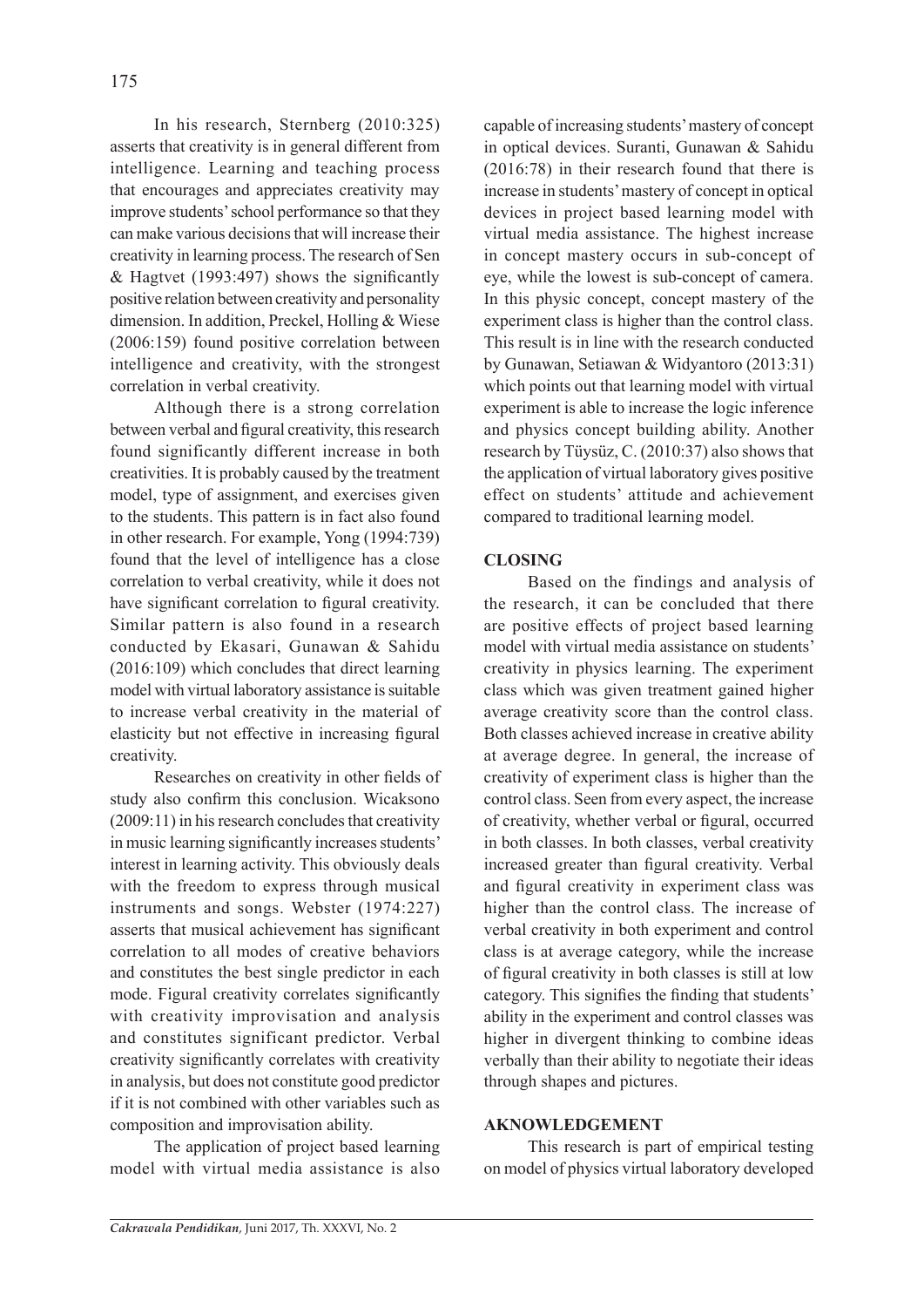in the category of National Strategic Research Grant 2015-2017. The researcher would like to express gratitude to Directorate of Research and Community Service, Ministry of Research, Technology and Higher Education who has provided the researcher with fund and assistance during the research. The researcher would also like to express gratitude and appreciation to all parties, individuals and institutions, who have provided assistance from developing, empirical testing, until publishing this research.

## **REFERENCES**

- Aldrich, C. 2009. Learning Online with Games, Simulations, and Virtual Worlds: Strategies for Online Instruction (Vol. 23). San Fransisco: John Wiley & Sons.
- Amanda, N.W.Y., Subagia, I. W., & Tika, I. N. 2014. "Pengaruh Model Pembelajaran Berbasis Proyek Terhadap Hasil Belajar IPA Ditinjau dari Self Efficacy Siswa". Jurnal Pendidikan IPA, 4(1), 1-11.
- Barak, M., & Dori, Y. J. 2005. "Enhancing Undergraduate Students' Chemistry Understanding Through Project Based Learning in An IT Environment". Science Education, 89(1), 117-139.
- Bell, S. 2010. "Project-based Learning for The 21st Century: Skills for The Future". The Clearing House, 83(2), 39-43.
- Blumenfeld, P. C., Soloway, E., Marx, R. W., Krajcik, J. S., Guzdial, M., & Palincsar, A. 1991. "Motivating Project-Based Learning: Sustaining The Doing, Supporting The Learning". Educational psychologist, 26(3-4), 369-398.
- Byron, K., Khazanchi, S., & Nazarian, D. 2010. "The Relationship Between Stressors and Creativity: A Meta-Analysis Examining Competing Theoretical Models". Journal of Applied Psychology, 95(1), 201-212.
- Çelik, H., Sarý, U., & Harwanto, U. N. 2015. "Developing and Evaluating Physics

Teaching Material with Algodoo (Phun) in Virtual Environment: Archimedes' Principle". International Journal of Innovation in Science and Mathematics Education (formerly CAL-laborate International), 23(4), 40-50.

- ChanLin, L. J. 2008. "Technology Integration Applied to Project Based Learning in Science". Innovations in Education and Teaching International, 45(1), 55-65.
- Cheng, K. K., Thacker, B. A., Cardenas, R. L., & Crouch, C. 2004. "Using An Online Homework System Enhances Students' Learning of Physics Concepts in An Introductory Physics Course". American Journal of Physics, 72(11), 1447-1453.
- Doppelt, Y. 2003. "Implementation and Assessment of Project-Based Learning in A Flexible Environment". International Journal of Technology and Design Education, 13(3), 255-272.
- Ekasari, R. R., Gunawan, G., & Sahidu, H. 2016. "Pengaruh Model Pembelajaran Langsung Berbantuan Media Laboratorium Terhadap Kreatifitas Fisika Siswa SMA". Jurnal Pendidikan Fisika dan Teknologi, 2(3), 106-110.
- Evans, K. L., Yaron, D., & Leinhardt, G. 2008. "Learning Stoichiometry: A Comparison of Text and Multimedia Formats". Chemistry Education Research and Practice, 9(3), 208-218.
- Garaigordobil, M. 2006. "Intervention in Creativity with Children Aged 10 and 11 Years: Impact of a Play Program on Verbal and Graphic–figural creativity". Creativity Research Journal, 18(3), 329-345.
- Gunawan, G & Liliasari, L. 2012. "Model Virtual Laboratory Fisika Modern untuk Meningkatkan Disposisi Berpikir Kritis Calon Guru". Jurnal Cakrawala Pendidikan, Th. XXXI, No.2, 185-199.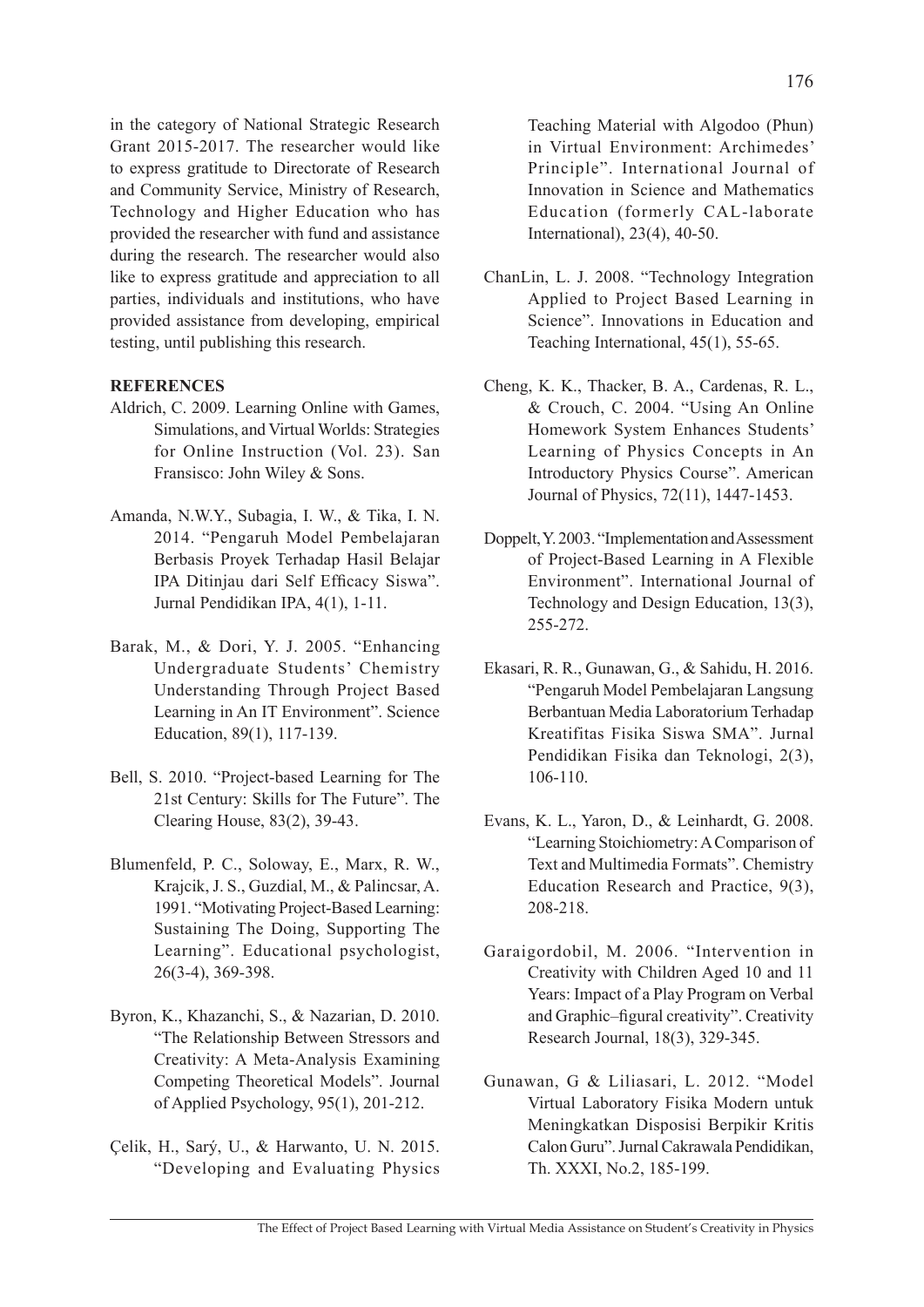- Gunawan, G., Setiawan, A., & Widyantoro, D. H. 2013. "Model Virtual Laboratory Fisika Modern untuk Meningkatkan Keterampilan Generik Sains Calon Guru". Jurnal Pendidikan dan Pembelajaran (JPP), 20(1), 25-32.
- Harms, U. 2000. "Virtual and Remote Labs in Physics Education". Paper presented at Second European Conference on Physics Teaching in Engineering Education.
- Herayanti, L., & Habibi, H. (2017). "Model Pembelajaran Berbasis Masalah Berbantuan Simulasi Komputer untuk Meningkatkan Keterampilan Berpikir Kritis Calon Guru Fisika". Jurnal Pendidikan Fisika dan Teknologi, 1(1), 61-66.
- Hung, D. W., & Wong, A. F. 2000. "Activity Theory as a Framework for Project Work in Learning Environments". Educational Technology, 40(2), 33-37.
- Husein, S., Herayanti, L., & Gunawan, G. (2015). "Pengaruh Penggunaan Multimedia Interaktif Terhadap Penguasaan Konsep dan Keterampilan Berpikir Kritis Siswa pada Materi Suhu dan Kalor". Jurnal Pendidikan Fisika dan Teknologi, 1(3), 221-225.
- Jackson, L. A., Witt, E. A., Games, A. I., Fitzgerald, H. E., von Eye, A., & Zhao, Y. 2012. "Information Technology Use and Creativity: Findings from The Children and Technology Project". Computers in Human Behavior, 28(2), 370-376.
- Jausovec, N., & Jausovec, K. 2011. "Brain, Creativity and Education". The Open Education Journal, 4(1), 50-57.
- Kampylis, P. G., & Valtanen, J. 2010. "Redefining Creativity – Analyzing Definitions, Collocations, and Consequences". Journal of Creative Behavior, 44 (3), 191-214.
- Kollöffel, B., & Jong, T. 2013. "Conceptual understanding of electrical circuits in secondary vocational engineering education: Combining traditional instruction with inquiry learning in a virtual lab". Journal of engineering education, 102(3), 375-393.
- Krajcik, J. S., & Blumenfeld, P. C. 2006. Projectbased Learning. The Cambridge Handbook and Learning Science.
- Land, S. M., & Greene, B. A. 2000. "Project-Based Learning with The World Wide Web: A Qualitative Study of Resource Integration". Educational technology Research and Development, 48(1), 45-66.
- Lucas, George. 2007. **How Does Project-Based**  Learning Work?: Tools for understanding the process of planning and building projects. https://www.edutopia.org/projectbased-learning-guide-implementation. Diunduh 16 Maret 2017.
- Luthvitasari, N., & Linuwih, S. 2012. "Implementasi Pembelajaran Fisika Berbasis Proyek terhadap Keterampilan Berpikir Kritis, Berpikir Kreatif dan Kemahiran Generik Sains". Journal of Innovative Science Education, 1(2), 92-97.
- Magyar, Z., & Žáková, K. 2010. "Using Scilab for Building of Virtual Lab". In Information Technology Based Higher Education and Training (ITHET), 2010 9th International Conference on (pp. 280-283). IEEE.
- Marisi, A. K. 2007. "Efektivitas Model Pengukuran Kreativitas dalam Pembelajaran Hemisphere Kanas (HK) untuk Meningkatkan Kreativitas Siswa Kelas V dalam Mata Pelajaran IPA di Sekolah Dasar". Jurnal Penelitian dan Evaluasi Pendidikan, 10(2), 169-190.
- Munandar, U. 2012. Pengembangan Kreativitas Anak Berbakat. Jakarta: PT Rineka Cipta.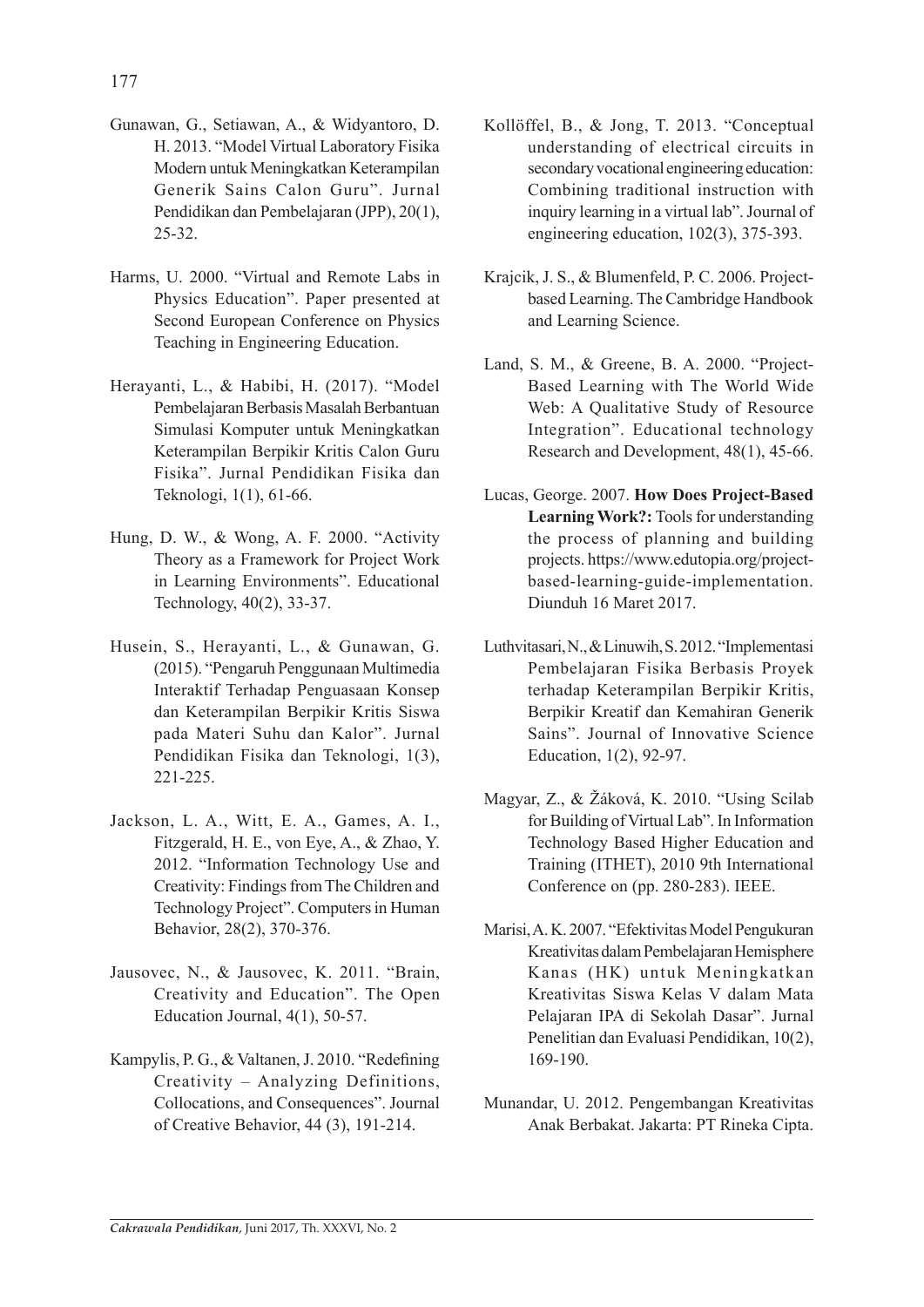- Mutlu, A., & Sesen, B. A. 2016. "Impact of Virtual Chemistry Laboratory Instruction on Pre-Service Science Teachers' Scientific Process Skills". In SHS Web of Conferences. Vol. 26. EDP Sciences, 1-7.
- Nisrina, N., Gunawan, G., & Harjono, A. (2016). "Pembelajaran Kooperatif dengan Media Virtual untuk Peningkatan Penguasaan Konsep Fluida Statis Siswa". Jurnal Pendidikan Fisika dan Teknologi, 2(2), 66-72.
- O'Reilly, T., Dunbar, R., & Bentall, R. 2001. "Schizotypy and Creativity: an Evolutionary Connection?". Personality and Individual Differences, 31(7), 1067-1078.
- Palaniappan, A. K. (1998). "Figural Creativity and Cognitive Preference Among Malaysian Undergraduate Students". The Journal of psychology, 132(4), 381-388.
- Preckel, F., Holling, H., & Wiese, M. 2006. "Relationship of Intelligence and Creativity in Gifted and Non-Gifted Students: An Investigation Of Threshold Theory". Personality and individual differences, 40(1), 159-170.
- Rahayu, E., Susanto, H., & Yulianti, D. 2011. "Pembelajaran Sains dengan Pendekatan Keterampilan Proses untuk Meningkatkan Hasil Belajar dan Kemampuan Berpikir Kreatif Siswa". Jurnal Pendidikan Fisika Indonesia, 7(2), 106-110.
- Rawat, K. J., Qazi, W., & Hamid, S. 2012. "Creativity and Education". Academic Research International, 2(2), 264-275.
- Romansky, R. 2010. "Virtual Research Laboratory–Conceptual Model and Preliminary Stochastic Investigation". In Proc. of The Int'l Conference on e-Learning and Knowledge Society (e-Learning'10), 26-27.
- Sen, A. K., & Hagtvet, K. A. 1993. "Correlations Among Creativity, Intelligence, Personality, and Academic Achievement". Perceptual and Motor Skills, 77(2), 497-498.
- Subali, B. 2011. "Pengukuran Kreativitas Keterampilan Proses Sains dalam Konteks Assessment for Learning".Jurnal Cakrawala Pendidikan, Th. XXX, No. 1, 130-144.
- Suranti, N. M. Y., Gunawan, G., & Sahidu, H. (2016). "Pengaruh Model Project Based Learning Berbantuan Media Virtual Terhadap Penguasaan Konsep Peserta didik pada Materi Alat-alat Optik". Jurnal Pendidikan Fisika dan Teknologi, 2(2), 73-79.
- Thomas, J. W. 2000. A Review of Research on Project-Based Learning. California: The Autodesk Foundation.
- Toivanen, T., Halkilahti, L., & Ruismäki, H. 2013. "Creative Pedagogy–Supporting Children's Creativity Through Drama".The European Journal of Social & Behavioural Sciences, 7(4), 1168-1179.
- Trianto, I. B. 2014. Mendesain Model Pembelajaran Inovatif, Progresif, dan Kontekstual. Jakarta: Prenadamedia Group.
- Tüysüz, C. 2010. "The Effect of the Virtual Laboratory on Students' Achievement and Attitude in Chemistry". International Online Journal of Educational Sciences, 2(1), 37-53.
- Webster, P. R. 1979. "Relationship Between Creative Behavior in Music And Selected Variables As Measured In High School Students". Journal of Research in Music Education, 27(4), 227-242.
- Wechsler, S. 2006. "Validity of The Torrance Tests of Creative Thinking to The Brazilian Culture". Creativity Research Journal, 18(1), 15-25.